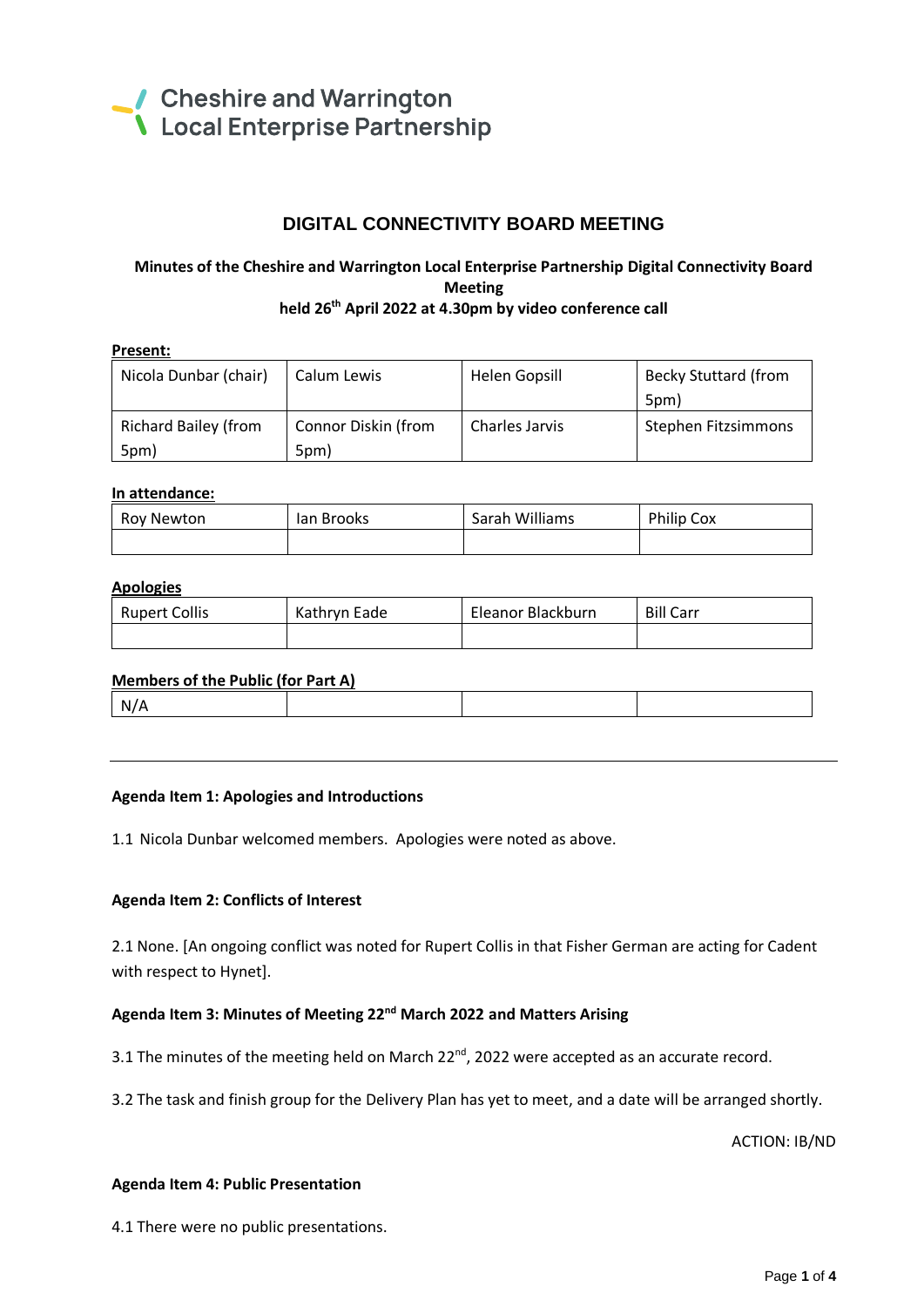## **Agenda Item 5: Update on Skills Bootcamps**

5.1 SW presented an update regarding the LEP's bid for Skills Bootcamps, in which approximately 80% of training provision will be focussed on digital skills in some way. The original timeline for a decision from DfE has slipped by several weeks. Although our initial bid was regarded positively, DfE's funding has since been clarified following which we were asked to submit a revised proposal amounting to 50% of the previous estimated cost.

5.2 To achieve this reduction, all the bootcamps were assessed using principles that would continue to focus on employer needs but also simplify the delivery of the programme. Consolidation of some bootcamps coupled with deferment of others means a programme of 15 bootcamps, covering ca. 280 learners has been submitted. We anticipate a formal grant offer within a few weeks.

5.3 In anticipation an implementation team has been established which has prepared a project plan and begun to develop the processes and documentation that the programme will necessitate.

5.4 DfE have indicated that further rounds of bootcamp funding might become available later in the year, and demonstrable delivery of this early phase will be crucial to accessing additional funding in future.

5.5 SF mentioned that the Warrington chamber had a digital creative sub-group which had reported the challenges of recruiting staff. He also mentioned that, if future funds become available, the shortages in logistics remain acute.

5.6 HG suggested we raise awareness via the Growth Hub to businesses which had expressed skills shortages.

5.7 In response to CL's query about what is considered a "digital skill", SW provided the eligible course areas as set out by DfE in the prospectus.

5.8 CJ offered to identify and refer businesses to SW from those that had or are receiving training from Cheshire East.

ACTION: CJ

### **Agenda Item 6: Review of Sub-Regional Governance of Digital**

6.1 IB introduced a draft paper that is being prepared for Growth Directors which examines the governance arrangements for digital projects across the sub-region and begins to address ways to improve co-ordination between strategic aims and operational delivery. The DCB is one of the existing structures within that framework and members were asked to comment on the paper.

6.2 HG felt that the DCB might lack detailed knowledge of specific technologies but could valuably contribute in ways that assisted clarity of accountability, objective decision making, engaging with the "right groups" and in monitoring results.

6.3 PC suggested that digital went with the grain of a possible future County Deal and required a shared sub-regional agenda with co-ordinated decisions about infrastructure and skills. RN advised that if form follows function, it is important to determine what should be done at a sub-regional level and what is best done at local level.

6.4 It was agreed that governance would be improved by developing some clearer arrangements with elected member forum. CJ confirmed that he had obtained full council support for the use of gain share. IB commented that many of the case studies described by fibre providers were initiated by the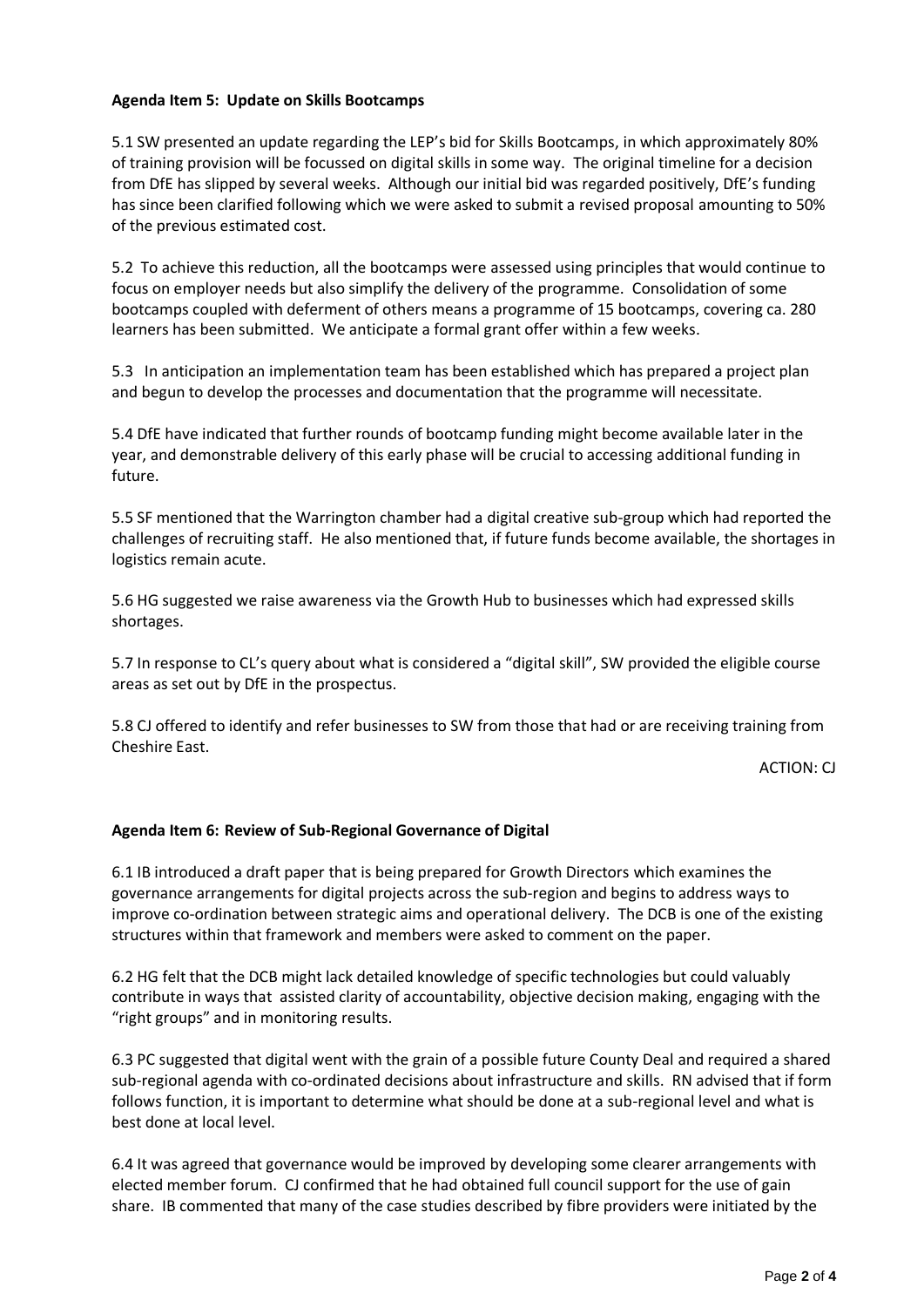public sector connecting its assets (public buildings, schools, hospitals, etc) which stimulated further private sector investment.

6.5 BS thought that if business was to stay engaged, it would be important for clear objectives and supporting actions across all bodies within the framework.

6.6 IB/CJ will make adjustments to the paper and feedback after a discussion with Growth Directors.

ACTION: IB/CJ

# **Agenda Item 7 : Board Discussion Forum**

7.1 A discussion was held to gather thoughts for the upcoming board discussion forum on June 15<sup>th</sup>, which IB will collate into an agenda and framework to assist facilitating the session (which will be in person).

ACTION: IB

7.2 Questions we could pose to the board are:

- What are our objectives?
- Who are we "doing this for"? residents, businesses
- What criteria we might employ to prioritise infrastructure investment?
- How do we encourage people to adopt and adapt to use the digital infrastructure provided?
- What type of conversations should we be having? Transformative?
- How do we raise awareness to the power of digital to change ways of working?
- How do we raise awareness more generally?
- How do we overcome the limitations of our resources to develop digital?
- What "power" do we have financial, networks, communities, planning conditions?

# **Agenda Item 8: Any Other Business**

8.1 IB presented a verbal report on his attendance at Connected North 2022. The conference focussed on the two strands of infrastructure (Day 1) and inclusion (Day 2). IB had attended Day 1 only.

8.2 Gigabit fibre coverage is now estimated to have 35% national coverage. BT Openreach is seeking to add 3.5-4 Million per year in 2022-2026 to raise the figure to 26 Million. Cityfibre, a neutral fibre provider, targets and has presence in 60 smaller Cities, of which in 47 they have public sector contracts e.g. to serve Social Housing. BDUK target 85% coverage by 2025, and estimate 900,000 properties will need subsidy, of which 150,000 procured.

8.3 Key challenges facing the delivery targets are

- Covid (on-going issues if absence and delays)
- Cost of Living Crisis
- Vacancies and Skills
- Supply chain
- Lack of diversity in the industry
- Planning consents and obtaining wayleaves (especially for 4G/5G) some legislative change pending

8.4 Capability of users varies regionally. Southeast has estimated 21% classed as limited internet users, which rises to 38% in Northeast. West Yorkshire has 4% completely digitally "disconnected" and 25% of population lack any digital skills. Recognition that Universal Credit is 100% online, but 35% of claimants have poor digital skills. Investment is not being structured to the extent necessary to ensure communities are not left behind.

8.5 Manchester claimed to be the fastest growing tech city in Europe, with a strong link to green jobs.